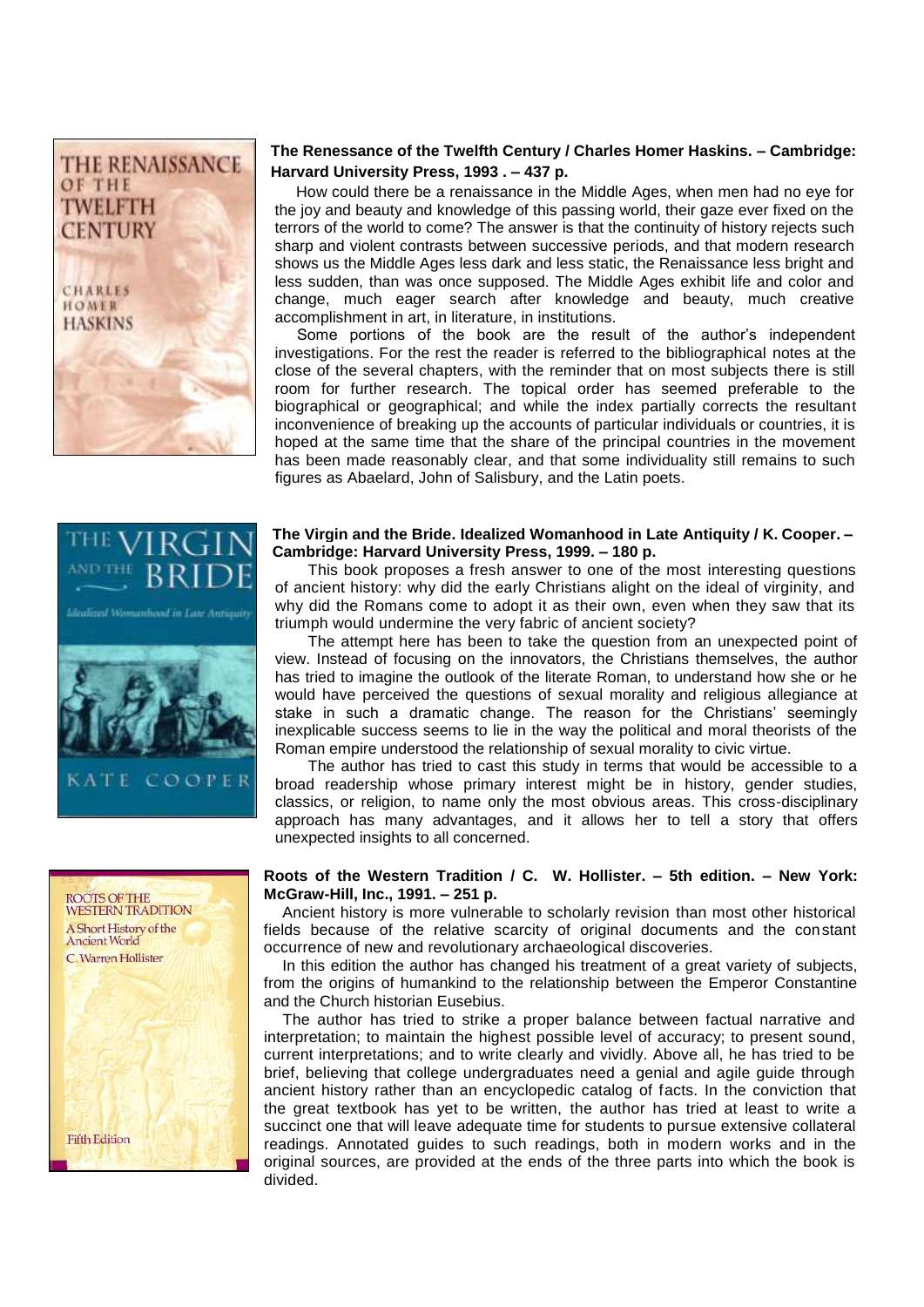

#### **A Concise History of China / [J.](https://catalog.msu.by/opac/index.php?url=/auteurs/view/12848/source:default) A. G. Roberts. – Cambridge: Harvard University Press, 1999. – 341 p.**

 This one-volume account of the entire span of Chinese history attempts to reach a new audience. It assumes no prior knowledge of China's past and is intended for a wider readership, one which is aware of the current interest in China's history and which recognizes the importance of the role that China will play in world affairs in the twentyfirst century.

 Chinese personal and geographical names have been transliterated into pinyin, the official system of romanization, rather than the traditional Wade-Giles system. Pinyin is now used in newspapers and is being adopted generally in scholarly works, although Wade-Giles is still used in the ongoing 15-volume *Cambridge. History of China.* All Chinese personal and place names have been transliterated into pinyin. Direct quotations which contain spellings in the Wade-Giles system have been amended to pinyin. When familiar names first appear in unfamiliar forms, the familiar form is also quoted and this practice is also followed in the index. For the most part, pinyin spelling approximates to the phonetic values of English, with some exceptions.



#### **The Hellenistic World / F. W. Walbank. – revised edition. – Cambridge: Harvard University Press,1992. – 288 p.**

 The vast empire that Alexander the Great left at his death in 323 BC has few parallels. For the next three hundred years the Greeks controlled a complex of monarchies and city-states that stretched from the Adriatic Sea to India. Walbank's lucid and authoritative history of that Hellenistic world examines political events, describes the different social systems and mores of the peo¬ple under Greek rule, traces important developments in literature and science, and discusses the new religious movements.

 When writing about the hellenistic world it is not easy to strike a balance between a chronological treatment of the political events, and the discussion of special problems whether those peculiar to particular regions or those relevant to all areas. In this respect the present book is not alone in being something of a compromise. Furthermore its emphasis is largely on the third and early-second centuries, since the main lines were laid down then and the greatest achievements of the hellenistic world belong to that period.

 For any readers who wish to look at the original evidence quoted in the text the author has provided a list at the end of the book indicating where the various items are to be found, together with further reading arranged under chapters and concentrating on books and articles in English. He has ventured to include a few titles in other languages, mainly French, where there was no satisfactory English equivalent. Unless otherwise indicated all dates are BC.



#### **France. Fin de Siecle / Eugen Weber. – Cambridge: The Belknap Press of Harvard University Press, 1986. – 294 p.**

 "Why fin de siecle, with the evident connotation that not just a сеntury but an age, an era, a way of life, a world, were coming to a close? The nineteenth century had a habit of putting an end to things. Curtains repeatedly fell upon regimes, revolutions, ruling classes, and ideologies, then rose, then fell again; but those whom history allegedly condemned never ceased dying. At the century's conclusion most of the same types of characters who had been around in 1789, or at least in 1802, still hung about the stage, many of their lines still being repeated to similarly mixed reviews. Meanwhile new characters had joined them (the nineteenth century also liked beginnings!)..."

 "Eugen Weber has probably done more to enrich the historiography of modern France than any other contemporary<sup>^</sup> American historian. His trademarks are originality and formidable erudition, both much in evidence in his latest book, which will not disappoint his admirers. *France, Fin de Siede* offers nothing less than a portrait of an age, viewed not from the perspective of the twentieth century but through the eyes of an inquisitive contemporary tourist, sensitive to surface phenomena . . . It is a delight to read. This is history as art." (J. F. McMillan, *Times Literary Supplement*).